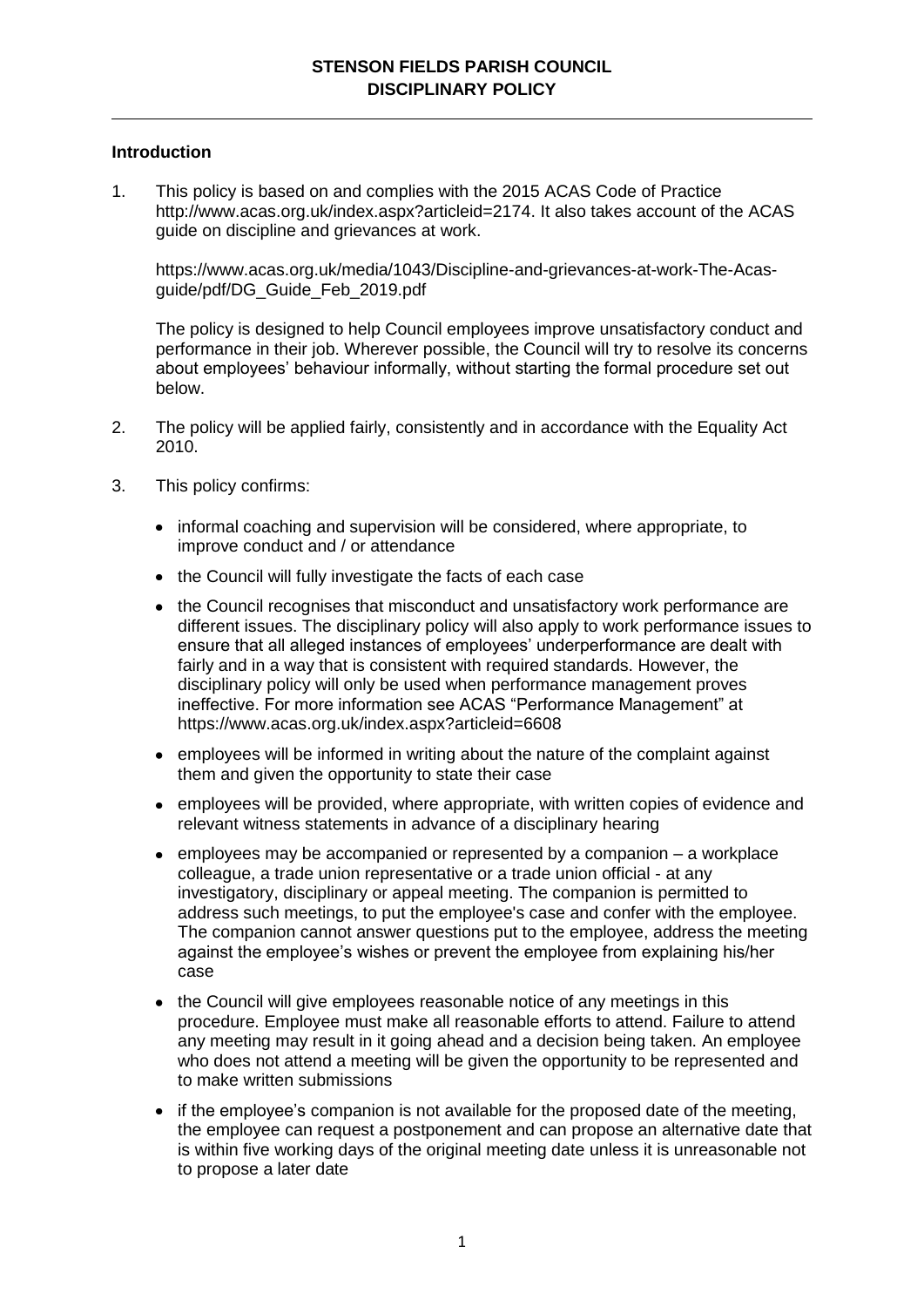- any changes to specified time limits in the Council's procedure must be agreed by the employee and the Council
- information about an employee's disciplinary matter will be restricted to those involved in the disciplinary process. A record of the reason for disciplinary action and the action taken by the Council is confidential to the employee. The employee's disciplinary records will be held by the Council in accordance with the General Data Protection Regulation (GDPR)
- audio or video recordings of the proceedings at any stage of the disciplinary procedure are prohibited, unless agreed by all affected parties as a reasonable adjustment that takes account of an employee's medical condition
- employees have the right to appeal against any disciplinary decision. The appeal decision is final
- if an employee who is already subject to the Council's disciplinary procedure raises a grievance, the grievance will normally be heard after the completion of the disciplinary procedure
- disciplinary action taken by the Council can include a written warning, final written warning or dismissal
- this procedure may be implemented at any stage if the employee's alleged misconduct warrants this
- except for gross misconduct when an employee may be dismissed without notice, the Council will not dismiss an employee on the first occasion that it decides there has been misconduct
- if an employee is suspended following allegations of misconduct, it will be on full pay and only for such time as is necessary. Suspension is not a disciplinary sanction. The Council will write to the employee to confirm any period of suspension and the reasons for it,
- the Council may consider mediation at any stage of the disciplinary procedure where appropriate (for example where there have been communication breakdowns or allegations of bullying or harassment). Mediation is a dispute resolution process that requires the consent of affected parties

### **Examples of misconduct**

- 4. Misconduct is employee behaviour that can lead to the employer taking disciplinary action. The following list contains some examples of misconduct: The list is not exhaustive.
	- unauthorised absence
	- poor timekeeping
	- misuse of the Council's resources and facilities including telephone, email and internet
	- inappropriate behaviour
	- refusal to follow reasonable instructions
	- breach of health and safety rules.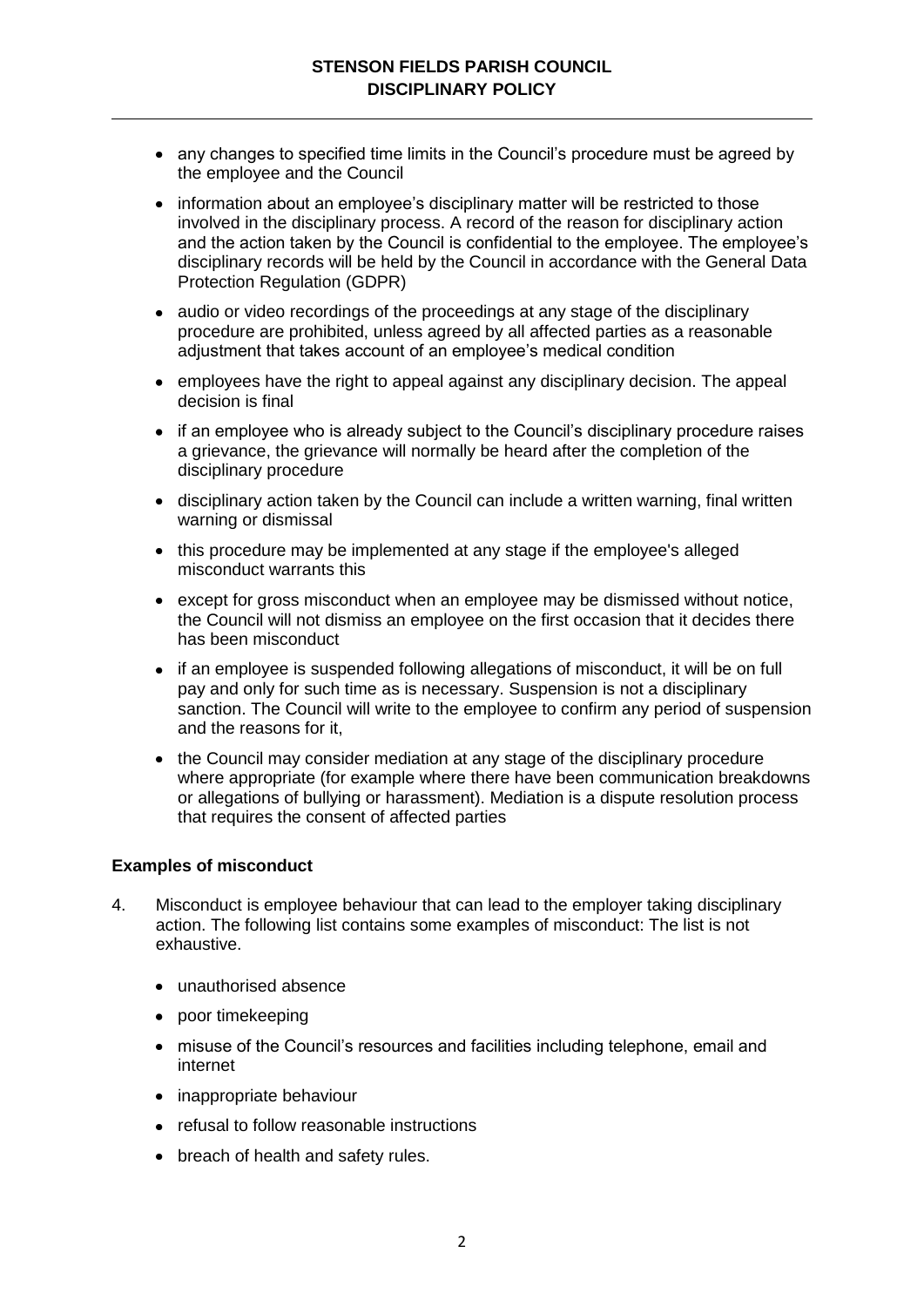#### **Examples of gross misconduct**

- 5. Gross misconduct is misconduct that is so serious that it is likely to lead to dismissal without notice. The following list contains some examples of gross misconduct: The list is not exhaustive
	- bullying, discrimination and harassment
	- incapacity at work because of alcohol or drugs
	- violent behaviour
	- fraud or theft
	- gross negligence
	- gross insubordination
	- serious breaches of council policies and procedures e.g. the Health and Safety Policy, Equality and Diversity Policy, Data Protection Policy and any policies regarding the use of information technology
	- serious and deliberate damage to property
	- use of the internet or email to access pornographic, obscene or offensive material
	- disclosure of confidential information.

#### **Suspension**

- 6. If allegations of gross misconduct or serious misconduct are made, the council may suspend the employee while further investigations are carried out. Suspension will be on full pay. Suspension does not imply any determination of guilt or innocence, as it is merely a measure to enable further investigation.
- 7. While on suspension, the employee is required to be available during normal hours of work in the event that the council needs to make contact. The employee must not contact or attempt to contact or influence anyone connected with the investigation in any way or to discuss this matter with any other employee or councillor.
- 8. The employee must not attend work. The council will make arrangements for the employee to access any information or documents required to respond to any allegations.

#### **Examples of unsatisfactory work performance**

- 9. The following list contains some examples of unsatisfactory work performance: The list is not exhaustive.
	- inadequate application of management instructions/office procedures
	- inadequate IT skills  $\bullet$
	- unsatisfactory management of staff
	- unsatisfactory communication skills.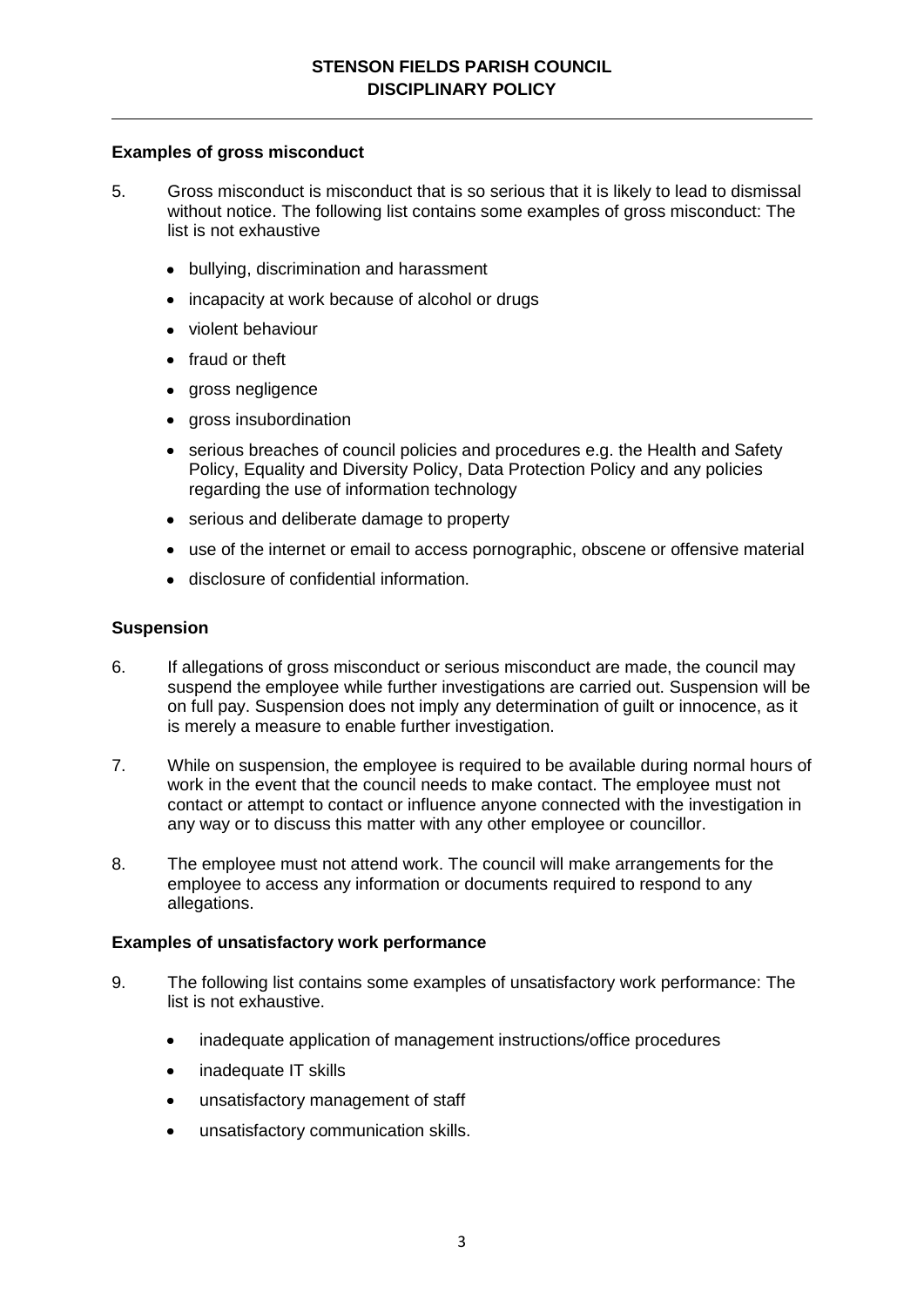## **The Procedure**

10. **Preliminary enquiries***.* The council may make preliminary enquiries to establish the basic facts of what has happened in order to understand whether there may be a case to answer under the disciplinary procedure.

If the employee's manager believes there may be a disciplinary case to answer, the council may initiate a more detailed investigation undertaken to establish the facts of a situation or to establish the perspective of others who may have witnessed misconduct.

11. **Informal Procedures.** Where minor concerns about conduct become apparent, it is the manager's responsibility to raise this with the employee and clarify the improvements required. A file note will be made and kept by the manager. The informal discussions are not part of the formal disciplinary procedure. If the conduct fails to improve, or if further matters of conduct become apparent, the manager may decide to formalise the discussions and invite the employee to a first stage disciplinary hearing.

# **Disciplinary investigation**

- 12. A formal disciplinary investigation may sometimes be required to establish the facts and whether there is a disciplinary case to answer.
- 13. If a formal disciplinary investigation is required, the Council's staffing committee will appoint an Investigator who will be responsible for undertaking a fact-finding exercise to collect all relevant information. The Investigator will be independent and will normally be a councillor. If the staffing committee considers that there are no councillors who are independent (for example, because they all have direct involvement in the allegations about the employee), it will appoint someone from outside the Council. The Investigator will be appointed as soon as possible after the allegations have been made. The staffing committee will inform the Investigator of the terms of reference of the investigation. The terms of reference should specify:
	- the allegations or events that the investigation is required to examine
	- whether a recommendation is required
	- how the findings should be presented. For example, an investigator will often be required to present the findings in the form of a written report
	- who the findings should be reported to and who to contact for further direction if unexpected issues arise or advice is needed.
- 14. The Investigator will be asked to submit their findings within 20 working days of appointment where possible. In cases of alleged unsatisfactory performance or of allegations of minor misconduct, the appointment of an investigator may not be necessary and the Council may decide to commence disciplinary proceedings at the next stage - the disciplinary meeting (see paragraph 22).
- 15. The staffing committee will notify the employee in writing of the alleged misconduct and details of the person undertaking the investigation. The employee may be asked to meet an investigator as part of the disciplinary investigation. The employee will be given sufficient notice of the meeting with the Investigator so that he/she has reasonable time to prepare for it. The letter will explain the investigatory process and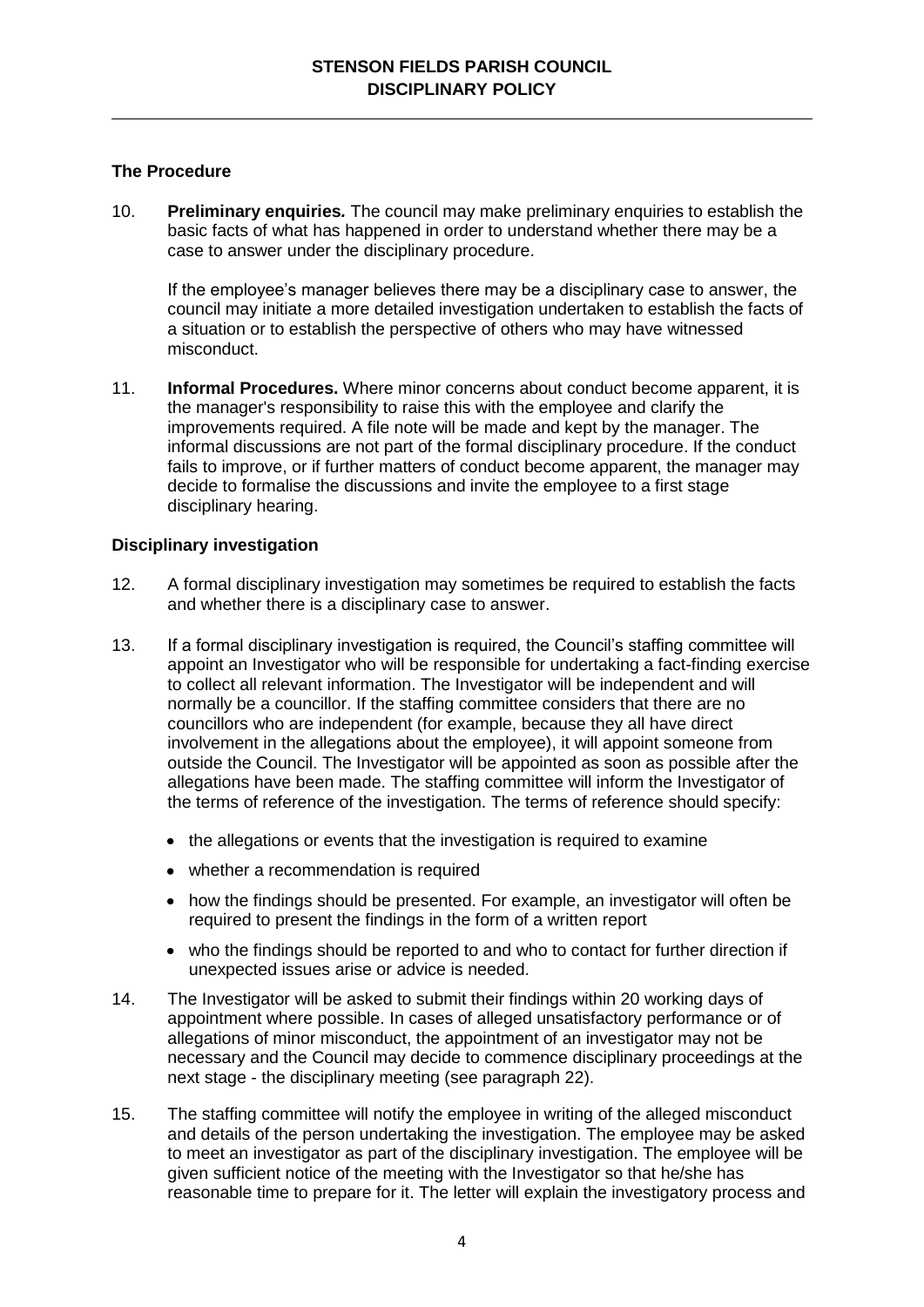that the meeting is part of that process. The employee will be provided with a copy of the Council's disciplinary procedure. The Council will also inform the employee that when he/she meets with the Investigator, he/she will have the opportunity to comment on the allegations of misconduct.

- 16. Employees may be accompanied or represented by a workplace colleague, a trade union representative or a trade union official at any investigatory meeting.
- 17. If there are other persons (e.g. employees, councillors, members of the public or the Council's contractors) who can provide relevant information, the Investigator should try to obtain it from them in advance of the meeting with the employee.
- 18. The Investigator has no authority to take disciplinary action. His/her role is to establish the facts of the case as quickly as possible and prepare a report that recommends to the staffing committee whether or not disciplinary action should be considered under the policy.
- 19. The Investigator's report will contain his/her recommendations and the findings on which they were based. He/she will recommend either:
	- the employee has no case to answer and there should no further action under the Council's disciplinary procedure
	- the matter is not serious enough to justify further use of the disciplinary procedure and can be dealt with informally or
	- the employee has a case to answer and a formal hearing should be convened under the Council's disciplinary procedure.
- 20. The Investigator will submit the report to the staffing committee which will decide whether further action will be taken.
- 21. If the Council decides that it will not take disciplinary action, it may consider whether mediation would be appropriate in the circumstances.

### **The disciplinary meeting**

- 22. If the staffing committee decides that there is a case to answer, it will appoint a staffing sub-committee of three councillors, to formally hear the allegations. The staffing sub-committee will appoint a Chairman from one of its members. The Investigator shall not sit on the sub-committee.
- 23. No councillor with direct involvement in the matter shall be appointed to the subcommittee. The employee will be invited, in writing, to attend a disciplinary meeting. The sub–committee's letter will confirm the following:
	- the names of its Chairman and other two members
	- details of the alleged misconduct, its possible consequences and the employee's statutory right to be accompanied at the meeting
	- a copy of the information provided to the sub-committee which may include the investigation report, supporting evidence and a copy of the Council's disciplinary procedure
	- the time and place for the meeting. The employee will be given reasonable notice of the hearing so that he /she has sufficient time to prepare for it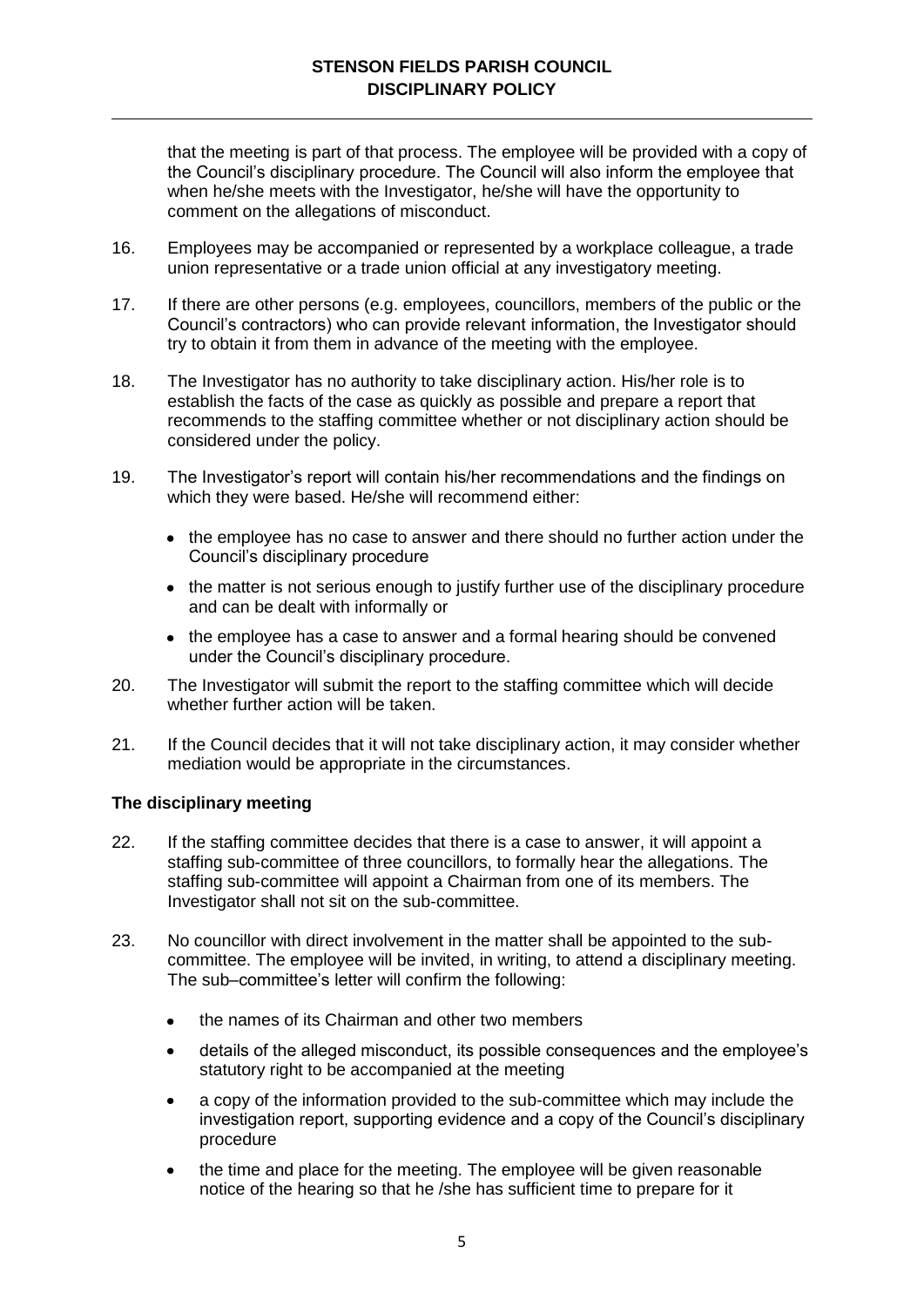- that witnesses may attend on the employee's and the Council's behalf and that  $\bullet$ both parties should inform each other of their witnesses' names at least two working days before the meeting
- that the employee may be accompanied by a companion a workplace colleague, a trade union representative or a trade union official
- The purpose of the disciplinary meeting hearing is for the allegations to be put to  $\bullet$ the employee and then for the employee to give their perspective. It will be conducted as follows:
- the Chairman will introduce the members of the sub-committee to the employee  $\bullet$ and explain the arrangements for the hearing
- the Chairman will set out the allegations and invite the Investigator to present the  $\bullet$ findings of the investigation report (if there has been a previous investigation)
- the Chairman will invite the employee to present their account
- the employee (or the companion) will set out his/her case and present evidence (including any witnesses and/or witness statements)
- any member of the sub-committee and the employee (or the companion) may  $\bullet$ question the Investigator and any witness
- the employee (or companion) will have the opportunity to sum up
- 24. The Chairman will provide the employee with the sub-committee's decision with reasons, in writing, within five working days of the meeting. The Chairman will also notify the employee of the right to appeal the decision.
- 25. The disciplinary meeting may be adjourned to allow matters that were raised during the meeting to be further investigated by the sub-committee.

### **Disciplinary action**

26. If the sub-committee decides that there should be disciplinary action, it may be any of the following:

#### **First written warning**

If the employee's conduct has fallen beneath acceptable standards, a first written warning will be issued. A first written warning will set out:

- the reason for the written warning, the improvement required (if appropriate) and  $\bullet$ the time period for improvement
- that further misconduct/failure to improve will result in more serious disciplinary action
- the employee's right of appeal
- that a note confirming the written warning will be placed on the employee's  $\bullet$ personnel file, that a copy will be provided to the employee and that the warning will remain in force for a specified period of time (e.g. 12 months).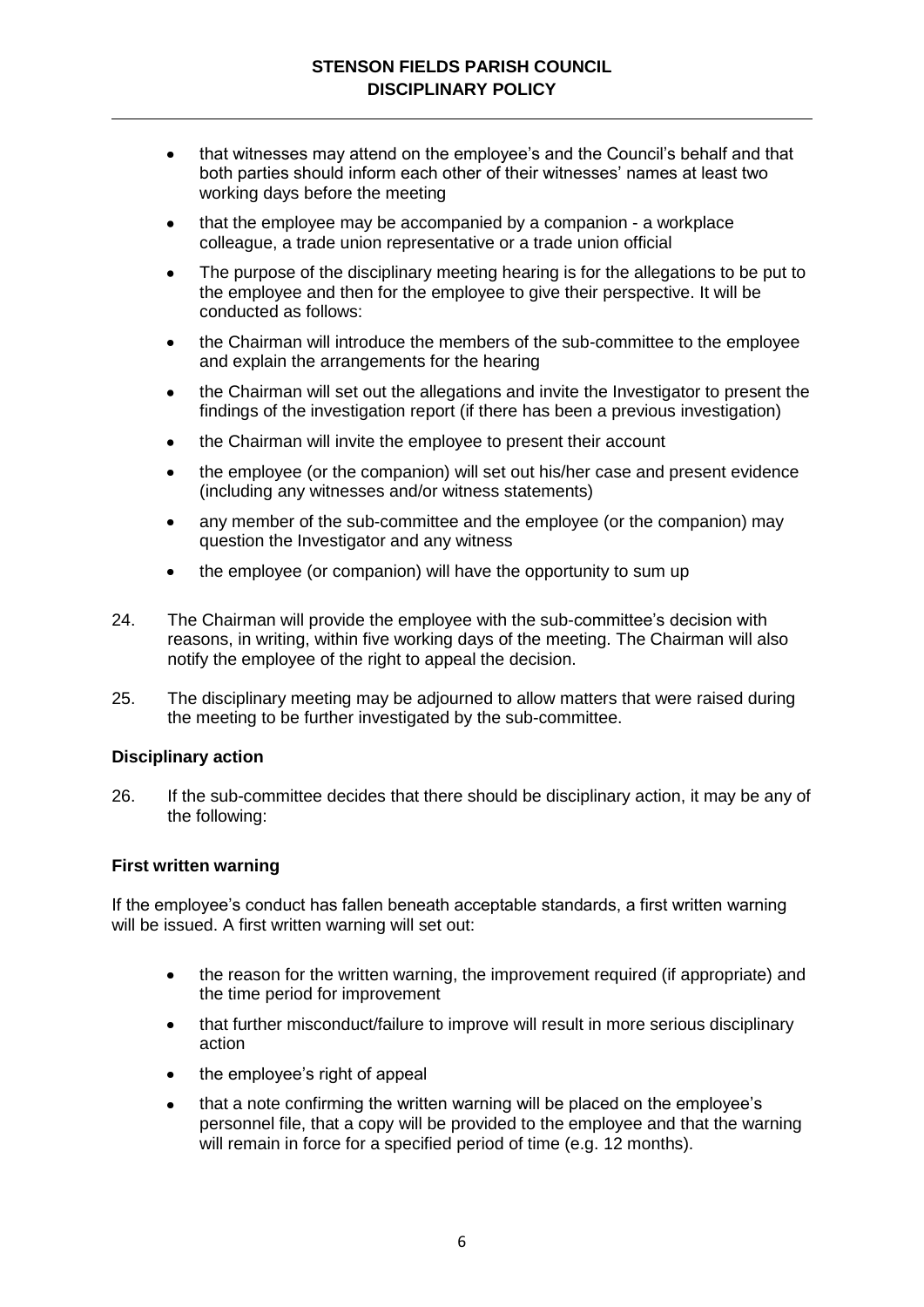## **Final written warning**

If the offence is sufficiently serious, or if there is further misconduct or a failure to improve sufficiently during the currency of a prior warning, the employee will be given a final written warning. A final written warning will set out:

- the reason for the final written warning, the improvement required (if appropriate) and the time period for improvement
- that further misconduct/failure to improve will result in more serious disciplinary action up to and including dismissal
- the employee's right of appeal
- that a note confirming the final written warning will be placed on the employee's personnel file, that a copy will be provided to the employee and that the warning will remain in force for a specified period of time (e.g. 12 months).

# **Dismissal**

The Council may dismiss:

- for gross misconduct
- if there is no improvement within the specified time period, in the conduct which has been the subject of a final written warning
- if another instance of misconduct has occurred and a final written warning has already been issued and remains in force.
- 27. The Council will consider very carefully a decision to dismiss. If an employee is dismissed, he/she will receive a written statement of the reasons for his/her dismissal, the date on which the employment will end and details of his/her right of appeal. If the sub-committee decides to take no disciplinary action, no record of the matter will be retained on the employee's personnel file. Action taken as a result of the disciplinary meeting will remain in force unless it is modified as a result of an appeal.

### **The appeal**

- 28. An employee who is the subject of disciplinary action will be notified of the right of appeal. His/her written notice of appeal must be received by the Council within five working days of the employee receiving written notice of the disciplinary action and must specify the grounds for appeal.
- 29. The grounds for appeal include;
	- a failure by the Council to follow its disciplinary policy  $\bullet$
	- the sub-committee's disciplinary decision was not supported by the evidence
	- the disciplinary action was too severe in the circumstances of the case
	- new evidence has come to light since the disciplinary meeting.